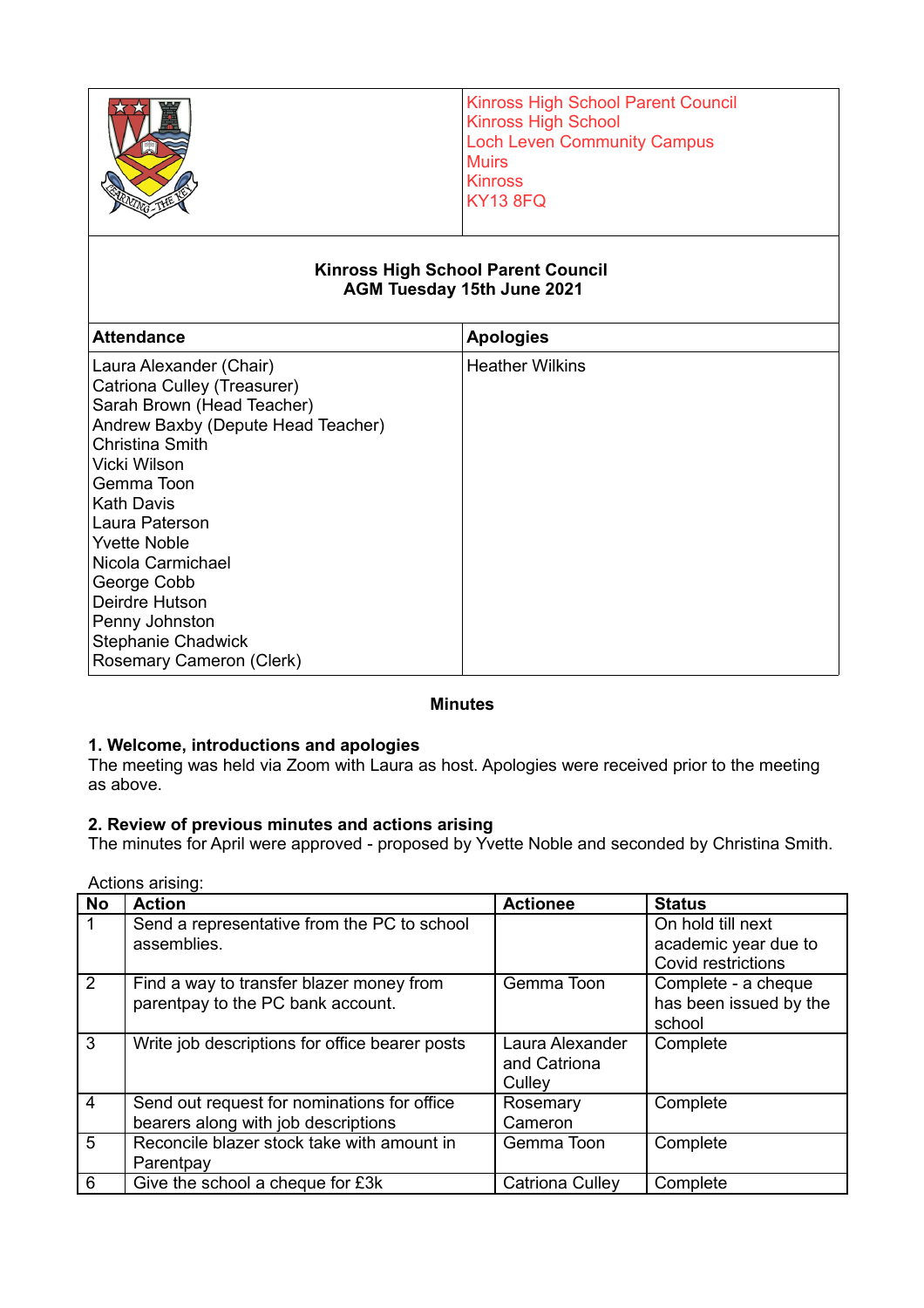# **3. Chair's Report**

# **Overview of the role of the Parent Council**

The role of the parent council is to represent the whole parent body. It is not a place for individual grievances to be dealt with, these should go through the appropriate school and if necessary council complaints procedures. However if concerns are raised by multiple parents about a specific issue it should be discussed by the Parent Council. The Parent Council Year Group

Representatives might have a role in collating such information if it pertains to particular stages. Contact details for the Parent Council are also on the school website, and allow parents to raise issues of concern if they do not know any of the Parent Council year representatives and are not able to attend Parent Council meetings.

The Parent Council provides a valuable sounding board for the school. Discussion is held at Parent Council when the Senior Leadership Team are looking for feedback. Parents are hopefully all fully aware of the school improvement plan for this session, which is available on the website. **Rolling plan**, updated in planning session at the end of each meeting allows everyone to have an input into the agenda for each PC meeting

# **KHS Parent Council Chair's report 2020/21**

This is my final Chair's report, as I will be stepping down at this AGM. It has been a tough year for pupils and teachers at KHS, with many challenges. For a number of months our Tuesday meetings coincided with First Minister's announcements which meant that Sarah was briefing us in the evening on how the school planned to implement policies which she had first heard about that afternoon! Poor Andrew Baxby has probably produced more school timetables this year than most teachers do in their entire career. All the Senior Management Team and Office staff have worked tirelessly to try and provide the best possible experience for pupils, within quite restrictive council and government guidelines. Teachers have gone above and beyond, often being expected to carry out 3 roles at once, classroom teacher, online teacher and SQA marker! And after various lockdowns, pupils probably appreciate the opportunity to go to school and actually see teachers as they have never done before!

Hopefully, next year will be closer to normal. However the school still faces considerable challenges. As we discussed at our last meeting, council funding continues to decrease - KHS has 10 less teachers than it had 5 years ago, and though pupil numbers have also fallen due to the changes in policy around taking out of catchment pupils, overall the pupil-teacher ratio is higher than it was. That is already being reflected in for example a reduction in course choice for senior pupils, and will have other impacts we are likely to see next year. We probably need to try and maintain pressure on our local councillors and MSP to highlight our concerns about this. The Scottish Government announced an extra £100 million in February to accelerate education recovery in 2021/22, including £60 million to support the employment of more teachers, classroom support staff and facilities management. Hopefully some of this is going to come to KHS. Many thanks to Rosemary, who has continued to do a great job as our Clerk, and who makes the role of Chair much simpler than it would otherwise be.

## **What we have achieved this year**

## **We had presentations and the opportunity to ask questions from the following Principal Teachers**

- Expressive Arts
- Science
- English
- Maths
- **Technology**

And also from the 3 Depute Heads

#### **As well as Sarah Brown's Head Teacher's report at each meeting, we have been involved in consultations on**

- Covid arrangements when school was open and Virtual School when it was not
- Communication between school and parents
- School Improvement plan
- Next school year

#### **Invited external stakeholders**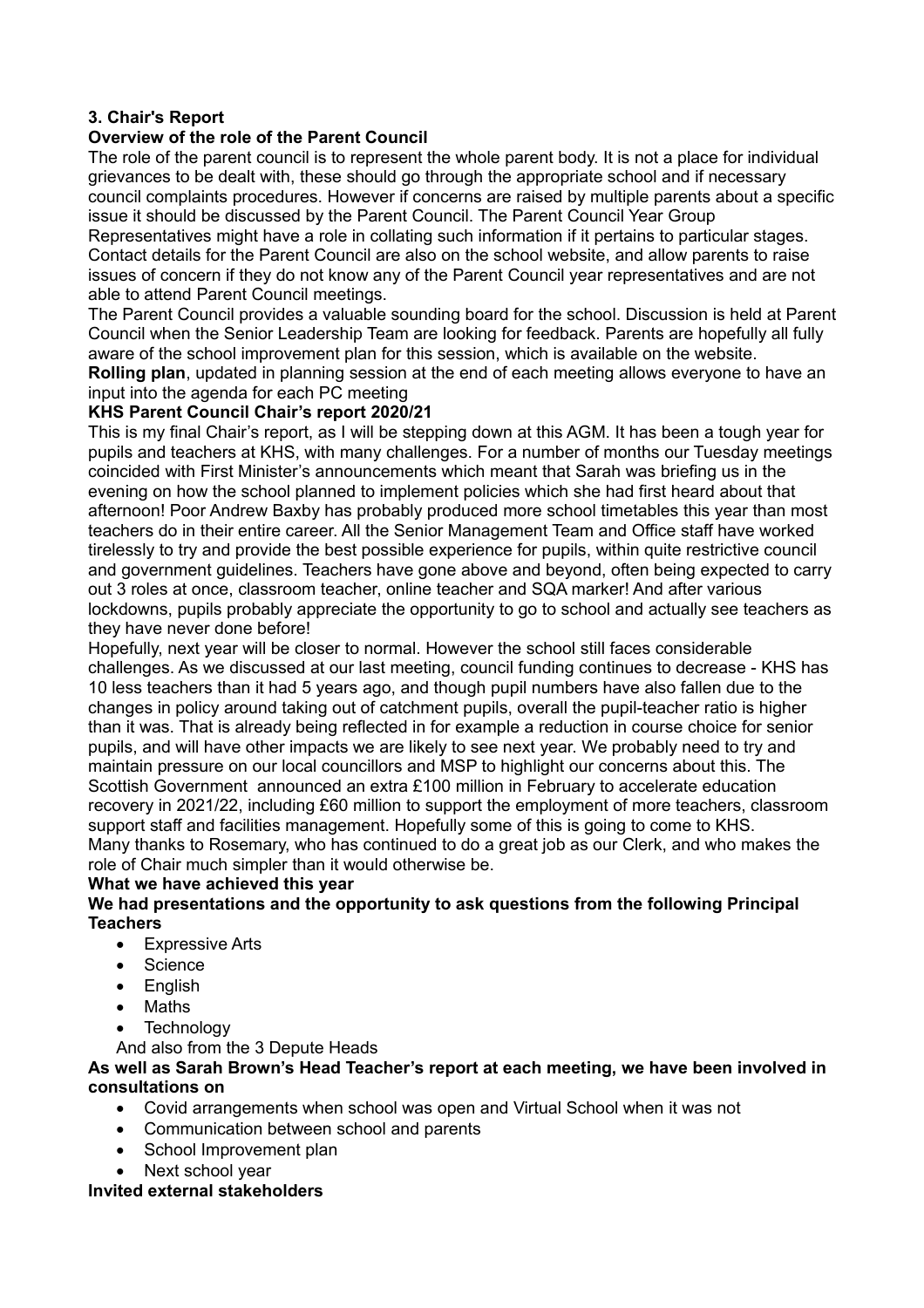- Skills Development Scotland
- Local Councillors Discussed issues around council budget setting, and likely impact of this on KHS. Also discussed impact of varying numbers in different year groups on pupil choice in the Senior Phase
- We have also contacted PKC with concerns about the staffing resource at KHS, and the lack of support from the council around implementing Covid measures.

**Pupil Leadership team** – the 3 School Captains and other members of the team attended our September meeting

**Events and Fundraising Team** – this was a separate entity but had run out of steam, at the start of the previous session we had agreed to bring it under the PC as a sub committee with Lynne Prentice as the school link person. Unfortunately due to Covid-19 we have not not been able to organize any events, hopefully next year we will finally be able to revive the 10k run. Given the financial constraints the school faces, being able to continue to support the School Fund is probably more important than ever. We have managed to do this over the last 2 years only by using up our available reserves.

# **4. Treasurer's Report**

1.The Finances continue to be healthy with General Account balance of £2083.83 at the end of the financial year (£2000.71 as of 1/06). The PKC Annual Grant was received later in the year due to COVID Pandemic and was slightly more than the previous year, £737 as opposed to £721. The annual grant covers our clerk fees. Due to online meetings and no requirement for printing the clerk has not claimed any expenses.

2. The monies from blazer sales, which were directed via parent pay, were received after the end of the financial year and amounted to £970, significantly less than £3730 received in 2019-20. This would not be sufficient to cover the payment to DW Stevenson of £2081 made this year, but stock is reported to be good and we await report from blazer sales projections.

3.Due to the Pandemic there have been no fund raising activities. Despite this we have been able to donate £3000 to the school this academic year although this will be accounted for in the next years accounts. This was given in a single payment for the school to distribute to departments as deemed appropriate. This was significantly less than the £6415 donated in the last financial year. 4. Future donations to the school may be limited by lack of fund raising opportunities and impact of reduced blazer sales, although the account continues to be healthy with funds to cover outlay for future purchase of blazers.

5.Retiral of current treasurer and chairperson requires a transfer of signatories to new office bearers. This is now undertaken on line and Catriona Culley will facilitate this once the new office bearers are in post.

# **5. Blazer Sales Update**

The blazer delivery has arrived but the invoice has not been received yet. Blazer sales are continuing to be done via the school office but there is a possibility of an outdoor sale in August.

## **6. Election of Office Bearers**

No nominations were received either prior to the AGM or at the AGM. With no volunteers for the post of Chair, action Laura Alexander to ask Heather Wilkins if she would be willing to take on this role. Christina Smith and George Cobb volunteered to be Vice-Chairs and Gemma Toon volunteered to be Treasurer for one year, with Stephanie Chadwick working with her. Christina was proposed by Catriona Culley and seconded by Yvette Noble George was proposed by Laura Alexander and seconded by Gemma Toon Gemma was proposed by Vicki Wilson and seconded by Kath Davis Penny, Yvette and Gemma thanked the outgoing office bearers for all their hard work.

## **7. AOB**

It was decided that the PC Clerk should buy a Zoom licence before the August meeting and should host the zoom meetings. Action Rosemary Cameron

Mr Henderson has requested someone from the PC to attend the S1 induction for parents. George Cobb volunteered. Action Laura Alexander to send him a presentation which has been used before.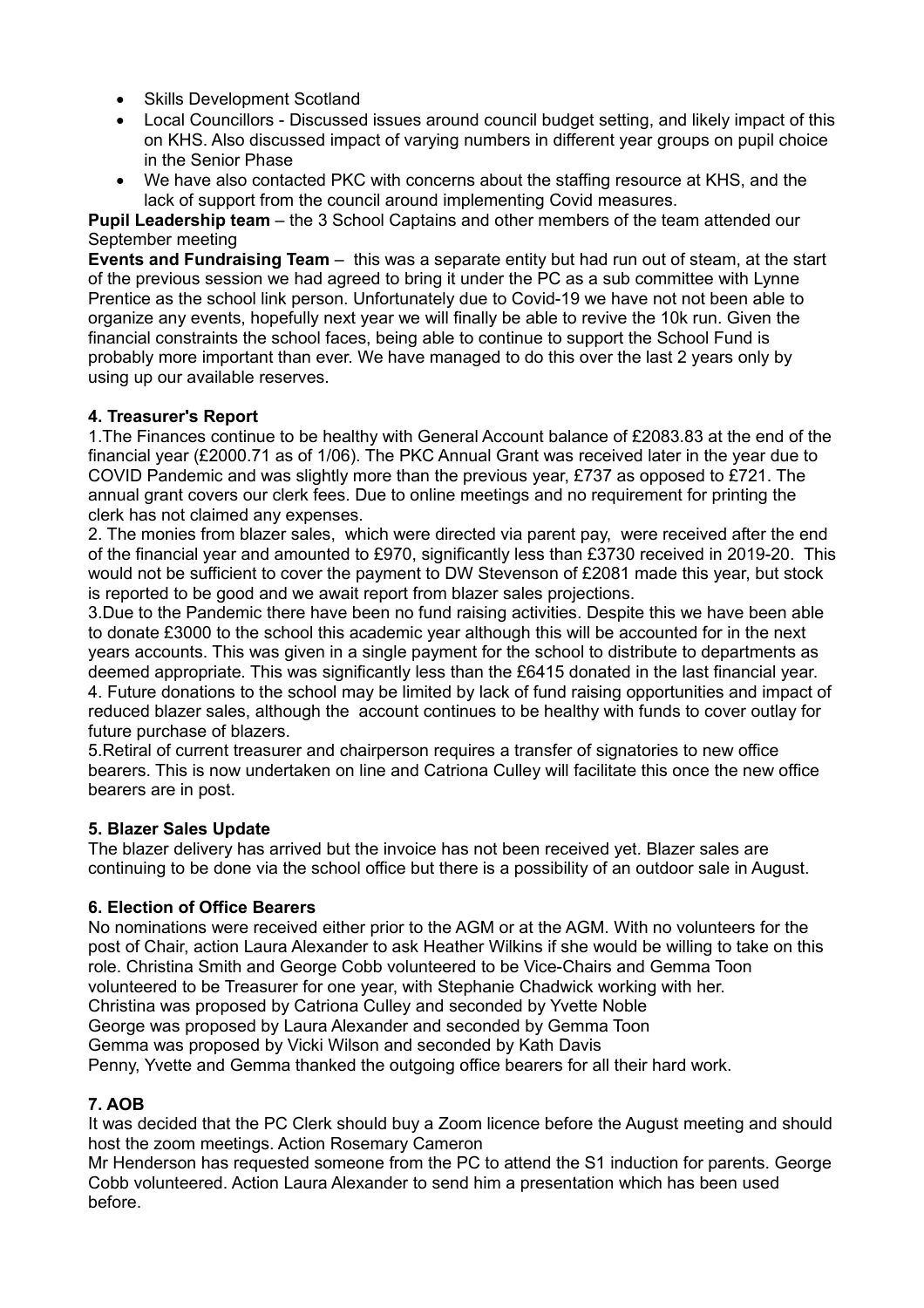# **8. Head Teacher's Report**

Mrs Brown thanked the Parent Council for their support during the pandemic, in particular Chair Laura Alexander and Treasurer Catriona Culley.

Pandemic learning has been challenging and we have all learnt new skills.

The school has become better at risk management and the pupils have been excellent. Now looking forward to doing things that enhance the learning experience.

The change to the year will happen in August and the school is continuing with the two-week timetable with adjustments. TSG will be re-introduced with year bubbles. The learning walk is up from 75% to 94%.

Arrangements for next year - no change to school guidance. Advice will be provided to local authorities over the summer. Mitigations will remain at the start of next term unless advised otherwise. Google classrooms are being prepared and there will be Covid support staff (4 days a week mentoring and an additional pupil support assistant).

Mr Baxby gave some context to the recent school rankings:

Measures used to compare schools:

League tables

Uses leavers' chances of attaining 5 highers

Positive destinations

% that progress to a positive destination and where they go (KHS is higher than average) Literacy and numeracy

BGE into qualifications

Attainment vs Deprivation

How well pupils do from each SIMD decile

'Breadth and Depth' KPIs

Virtual comparator

The Virtual Comparator is

insight generated

complex measure

removes as many variables as possible to produce a fair and reliable comparison every pupil is matched to 10 VC pupils and average attainment is then used to compare key demographic features - sex, SIMD, additional support need and leaving stage significance (2+% better or worse) is important

To improve VC -

Data informed approach to interventions

Where is the gap and what can be done about it?

Planned interventions

Communication/awareness of concern

- **Mentoring**
- Study support
- Removing barriers

Mr Baxby presented data from the school attainment and achievement profile (SAAP) which is available at

https://public.tableau.com/app/profile/sg.eas.learninganalysis/viz/SchoolInformationDashboard-Secondary/Introduction

Mrs Brown concluded by talking about the Alternative Certification Model (ACM) for SQA qualifications in 20/21.

Stage 1 - ongoing until April, learning and teaching, staff training.

Stage 2 - April-May, evidence gathering and quality assurance.

Stage 3 - End of May to 25th June, learning and teaching concluded for certification purposes, final stages of quality assurance.

Stage 4 - By 25th June, submission of quality assured provisional results.

Stage 5 - Results day 10th August, appeals process to be advised.

A closer look at Stages 3/4 -

HMIe undertook inspection activity in PKC

Two assessment support days were used for moderation across PKC and Tayside

SQA sampled and provided specific feedback

Tracking report provided to parents with working grades (can change and school will contact if this